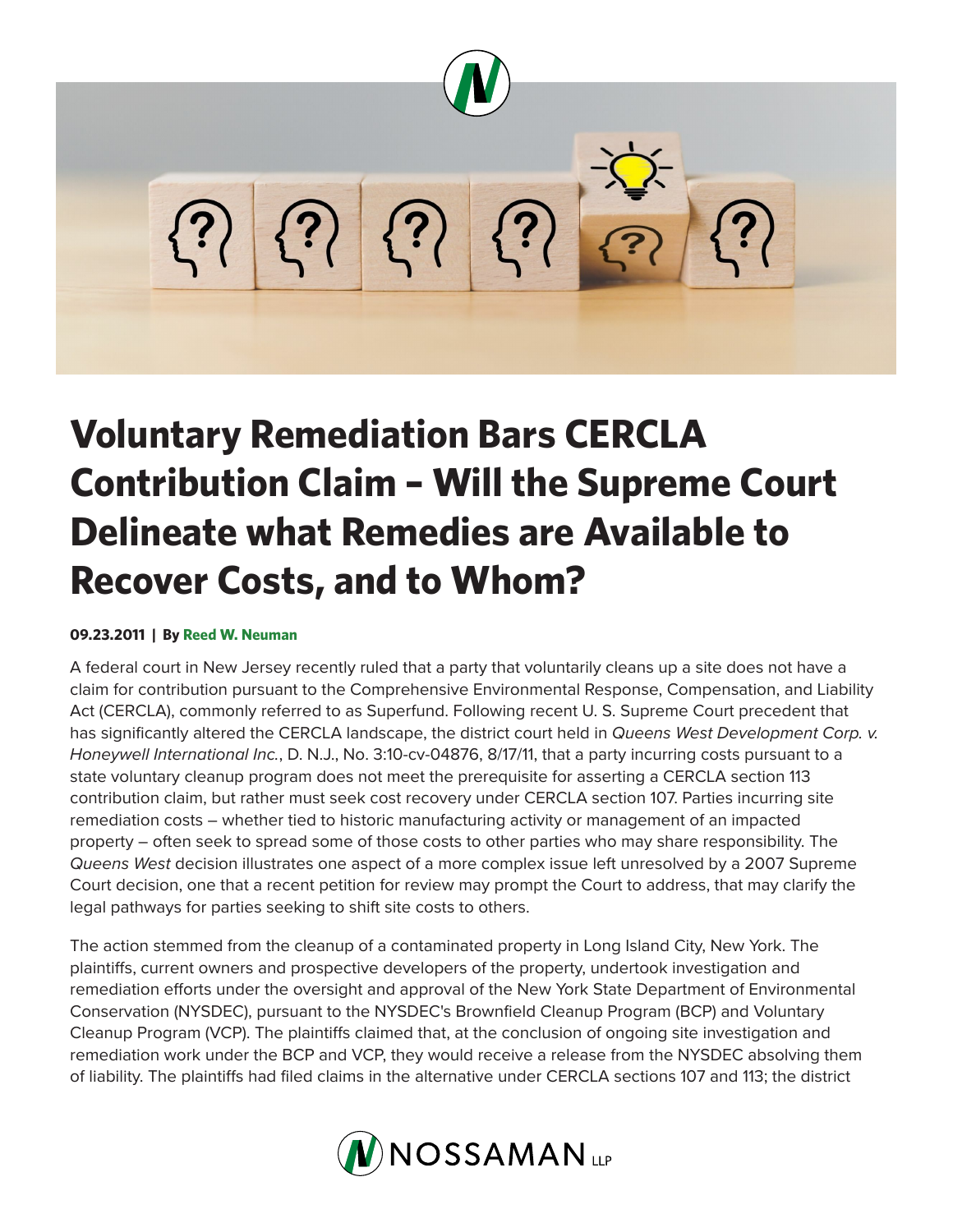court granted the defendant's motion to dismiss the CERCLA section 113 contribution claim.<sup>1</sup>

The district court framed the issue as whether a party that voluntarily undertakes cleanup activities can simultaneously maintain a claim for contribution under CERCLA section 113(f)(3)(B) and for cost recovery under section 107(a). The district court's decision relied in large part on the Supreme Court's 2007 decision in *Atlantic Research* and the Court's focused discussion therein on the distinction between a Section 107 cost recovery action and a Section 113 contribution action. The *Queens West* district court held somewhat summarily that the plaintiffs did not have a CERCLA section 113 contribution claim because their investigation and remediation efforts were undertaken voluntarily, quoting the Supreme Court's observation in *Atlantic Research* that "costs incurred voluntarily are recoverable only by way of § 107(a)(4)(B)..." *Atl. Research Corp.*, 551 U.S. at 139 n. 6.

The district court also supported its holding on the basis that the plaintiffs had not resolved their liability with the state or federal government in an administratively or judicially approved settlement, as required by the CERCLA section 113(f)(3)(B). In the district court's opinion, the plaintiffs' allegation that they had resolved or will resolve their liability with the state (under the VCP agreement) did not go far enough, and that resolution of liability must be accomplished through an administratively or judicially approved settlement. The district court also explained that the plaintiff had not alleged that it was itself a PRP, and that the plaintiffs were not in any way at fault or responsible for the contamination at the site.<sup>2</sup> Relying upon the Supreme Court's *Atlantic Research* decision, the district court noted that a contribution claim by its nature is available only to "tortfeasors" who are at fault for the contamination and who, by court judgment or settlement agreement, have paid a disproportionate share of a cleanup and, as a result, wish to recoup some of that overpayment through contribution from other responsible parties.

The *Queens West* holding further adds to an emerging reality of post-*Atlantic Research* CERCLA jurisprudence: that a party can wear only one hat for purposes of maintaining a CERCLA action. Putting aside the strategic reasons a party might wish to maintain both a Section 107 cost recovery and a Section 113 contribution claim, the district court's conclusion follows the Supreme Court's suggestion in *Atlantic Research* that a party may not elect one claim or the other if the party's procedural posture dictates the specific claim that can be maintained. However, the district court seems to struggle with how to reach what should be a simple conclusion. Indeed, the district court's first basis for its holding, that the plaintiffs had not alleged they were tortfeasors or the cause of the contamination, is not necessary: a property owner who did not cause or contribute to the contamination nonetheless can be held liable by virtue of its owner status and included in the pool of candidates to help implement and/or finance a cleanup.

Nevertheless, the district court's holding in *Queens West* held squarely, on the facts before it, that since the plaintiffs did not meet the Section 113 criteria, they were limited to a Section 107 claim. This falls in line with an emerging consensus of CERCLA jurisprudence that true "volunteers", i.e., site purchasers or developers who undertake cleanups under VCP-like programs, can avail themselves only of a 107 remedy.<sup>3</sup> Likewise, there is general agreement that "responsible parties" (PRPs) seeking compensation for costs paid to reimburse the government or other parties, under compunction of a judicial or administrative action, are limited to a 113 remedy.

What's still unclear is what options are available to PRPs with cost claims arising under the more complicated fact situations falling between the two ends of the spectrum. Whether in response to a government directive, or as a prudent response to a credible threat of government enforcement action or private liability suit, or even just for strategic business reasons, PRPs often become "compelled" to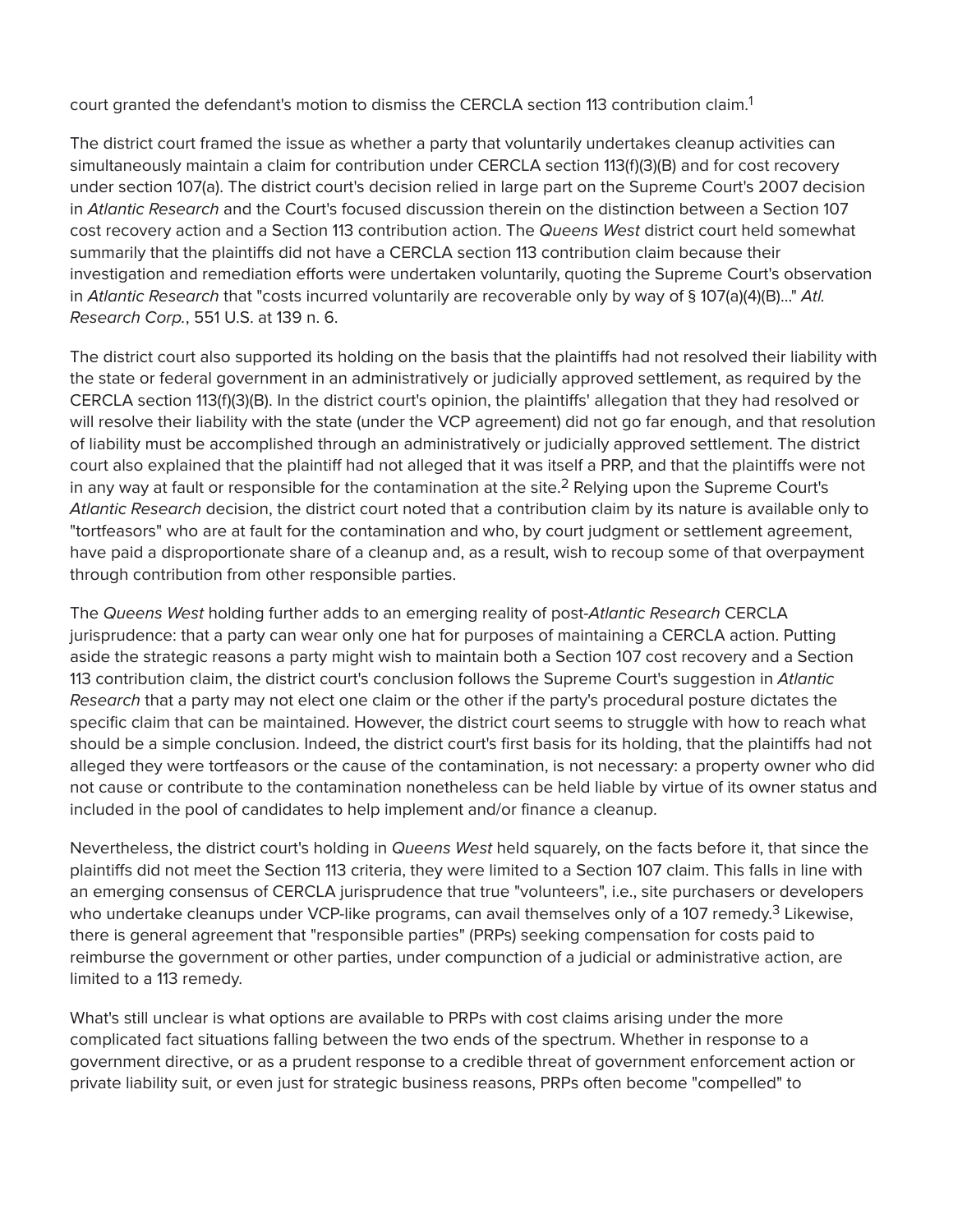implement cleanup work and incur cleanup costs. These are not true "volunteers," initiating redevelopment of someone else's contaminated land, nor are they signatories to a "settlement" prescribed in CERCLA section 113. Rather, these PRPs are motivated to conduct the work themselves, often as a risk- or costmanagement action, while accepting the consequences of taking on a disproportionate share of costs. The federal courts, and more recently the Supreme Court, while anything but clear about the options available to PRPs like these that wish to spread some of those costs over other responsible parties, have generally accepted the notion that pro-active undertakings help further CERCLA policy. As a result, courts have generally sought ways to avoid leaving these "compelled" PRPs without a remedy.

Which remedy is available to whom can make a real practical difference, as proceeding under Section 107 generally is more advantageous for claimants than Section 113. Section 107 prescribes a longer statute of limitations than does Section 113, and the courts have regularly afforded Section 107 claimants the ability to hold defendants jointly and severally liable for cleanup costs, which also enables claimants to be more selective in naming defendants, eliminating the risk of failing to name all equitable contribution targets. Likewise, proceeding under Section 107 can shift to defendants at least a portion of the risk of unaccountedfor, or "orphan" shares of responsibility. Through a recent petition for review, the Supreme Court has the opportunity to speak more clearly as to what options are available to whom , and under what circumstances, an area it left open in *Atlantic Research* and further clarify the 107/113 dichotomy.

The Supreme Court recently was asked to grant certiorari in a matter involving a CERCLA question decided by the Eighth Circuit in *Morrison Enterprises LLC v. Dravo Corp.*, in which the plaintiff was precluded from maintaining a section 107 action because it was eligible to maintain a claim under section 113(f). In *Morrison*, the plaintiff remediated a site that it alleged was contaminated in part by hazardous substances (TCE) from a non-party whose facility was upstream of the plaintiff's site. The plaintiff sought to assert a claim under section 113(f) in connection with remediating the hazardous substances for which it was liable in addition to asserting a claim under section 107 to recover all of its costs associated with cleaning up the TCE for which it was not liable. The defendant moved to dismiss the section 107 claim. Both the district and the Eighth Circuit agreed that the plaintiff's section 113 contribution claim was its exclusive remedy, notwithstanding the plaintiff's assertion that costs to clean up the TCE for which it was not liable were incurred "voluntarily" and provided the basis for a section 107 cost recover claim for those costs.

The complex factual situation in *Morrison Enterprises* allows the Supreme Court to declare more comprehensively what remedies are available to whom in those factual situations falling outside the parameters in *Atlantic Research*. The type of multifaceted fact scenario presented by *Morrison Enterprises* is becoming more commonplace, where a PRP settles a portion of a cost claim – by judgment or settlement agreement -- and then finances a "voluntary" cleanup under a state program. In this circumstance, will the court allow the PRP to bifurcate its claims for cleanup costs into both a Section 107 cost recovery claim and a Section 113 contribution claim? It is hoped that the Supreme Court will accept the *Morrison Enterprises* petition to decide not only the facts before it, but also to bring some clarity to the muddied Section 107/113 landscape.

 $^{\rm 1}$ By its terms, CERCLA section 107(a) allows a party that has incurred costs to investigate and/or clean up a site to initiate an action against any other party that falls into one of the following categories: (1) has owned/ operated a site, or (2) has generated, (3) transported or (4) arranged for the transport of hazardous substances to a site. Parties falling into one or more of these categories commonly are referred to as "potentially responsible parties" or "PRPs". As a corollary, CERCLA section 113(f) allows any party that has